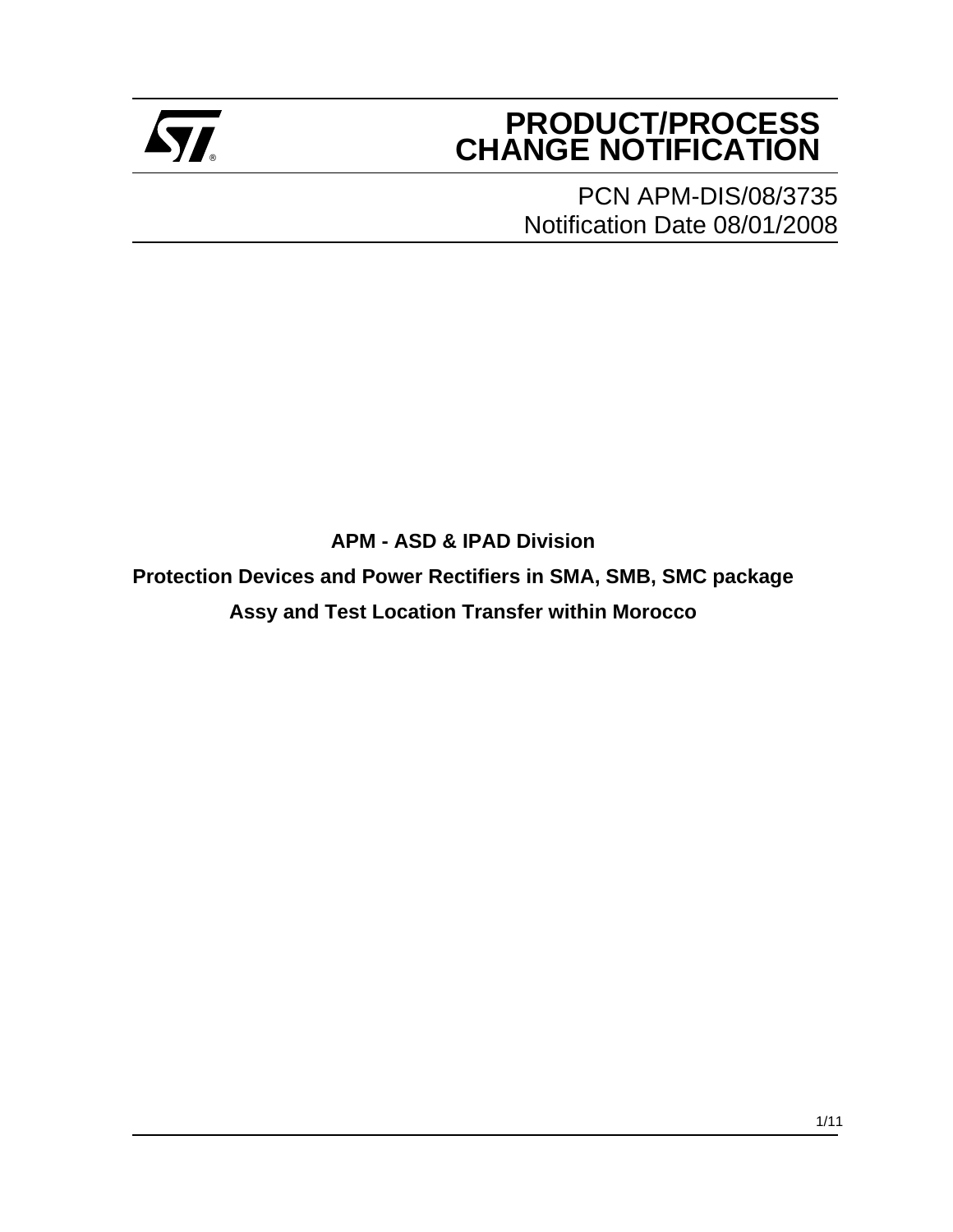|  |  | <b>Table 1. Change Implementation Schedule</b> |  |
|--|--|------------------------------------------------|--|
|--|--|------------------------------------------------|--|

| Forecasted implementation date for<br>change                                                    | 25-Jul-2008 |
|-------------------------------------------------------------------------------------------------|-------------|
| Forecasted availabillity date of samples<br>for customer                                        | 25-Jul-2008 |
| Forecasted date for <b>STMicroelectronics</b><br>change Qualification Plan results availability | 25-Jul-2008 |
| Estimated date of changed product first<br>shipment                                             | 31-Oct-2008 |

#### **Table 2. Change Identification**

| <b>Product Identification</b><br>(Product Family/Commercial Product) | Protection Device, Pwr Rectifiers in SMA, SMB, SMC                                                                                                                                                                                                                                                                                                                                                                              |
|----------------------------------------------------------------------|---------------------------------------------------------------------------------------------------------------------------------------------------------------------------------------------------------------------------------------------------------------------------------------------------------------------------------------------------------------------------------------------------------------------------------|
| Type of change                                                       | Package assembly location change                                                                                                                                                                                                                                                                                                                                                                                                |
| Reason for change                                                    | Use of the Bouskoura 2000 testing and packaging facility in Morocco                                                                                                                                                                                                                                                                                                                                                             |
| Description of the change                                            | Progressing along the Restructuring Plan already communicated by ST's<br>Letter CRP/07/2927 dated September 25, 2007 and Advanced Product Change<br>Notification APCN APM/07/3145, please be informed that the manufacturing<br>lines for products housed in SMA, SMB and SMC packages, currently located<br>in Ain Sebaa, are being moved to the Bouskoura site, also situated in the<br>neighbourhood of Casablanca, Morocco. |
| Product Line(s) and/or Part Number(s)                                | See attached                                                                                                                                                                                                                                                                                                                                                                                                                    |
| Description of the Qualification Plan                                | See attached                                                                                                                                                                                                                                                                                                                                                                                                                    |
| Change Product Identification                                        | Date code, internal codification and QA number                                                                                                                                                                                                                                                                                                                                                                                  |
| Manufacturing Location(s)                                            |                                                                                                                                                                                                                                                                                                                                                                                                                                 |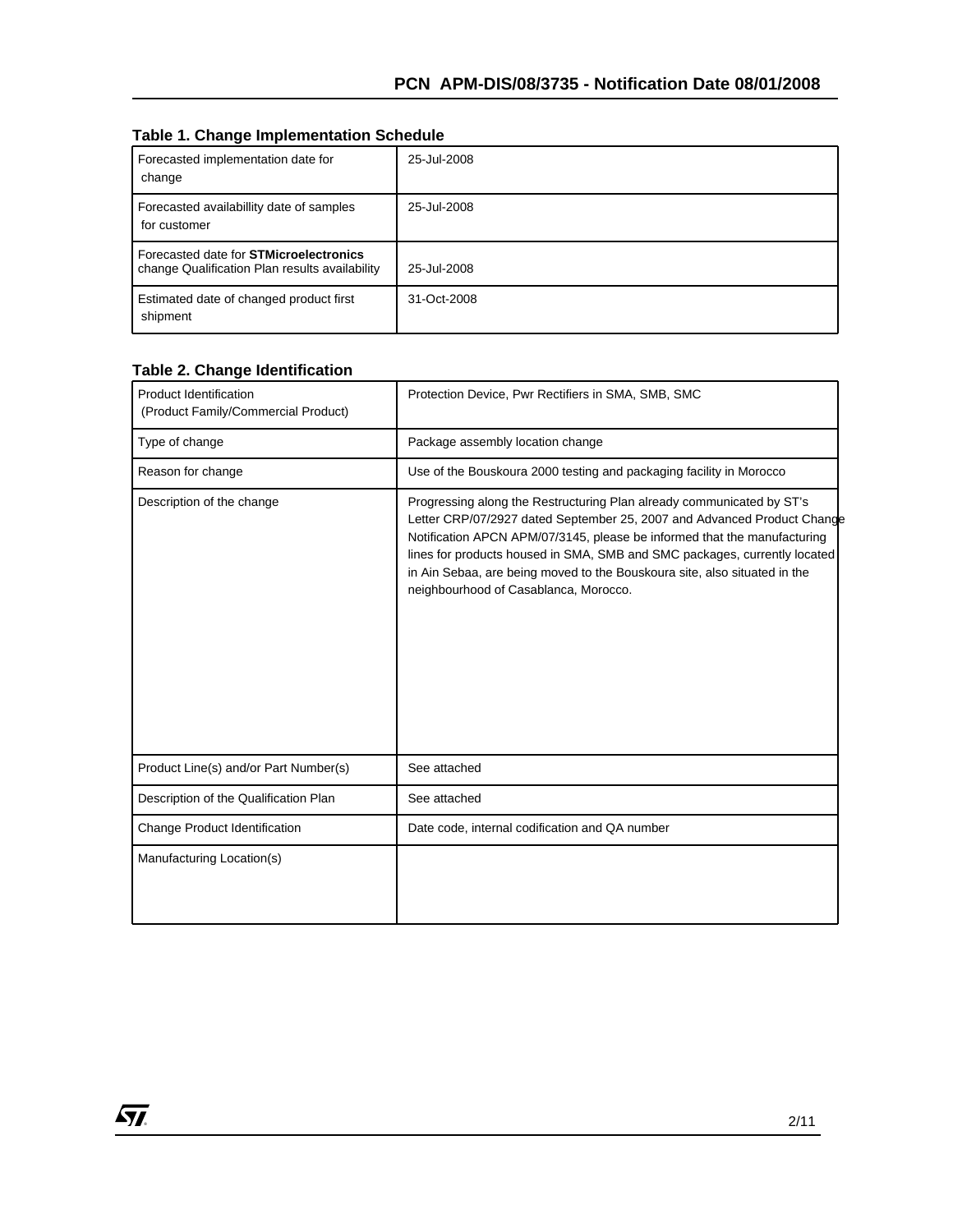#### **Table 3. List of Attachments**

| I Customer Part numbers list      |  |
|-----------------------------------|--|
| <b>Qualification Plan results</b> |  |

| Customer Acknowledgement of Receipt                       | <b>PCN APM-DIS/08/3735</b>   |
|-----------------------------------------------------------|------------------------------|
| Please sign and return to STMicroelectronics Sales Office | Notification Date 08/01/2008 |
| Qualification Plan Denied                                 | Name:                        |
| Qualification Plan Approved                               | Title:                       |
|                                                           | Company:                     |
| Change Denied                                             | Date:                        |
| Change Approved                                           | Signature:                   |
| Remark                                                    |                              |
|                                                           |                              |
|                                                           |                              |
|                                                           |                              |
|                                                           |                              |
|                                                           |                              |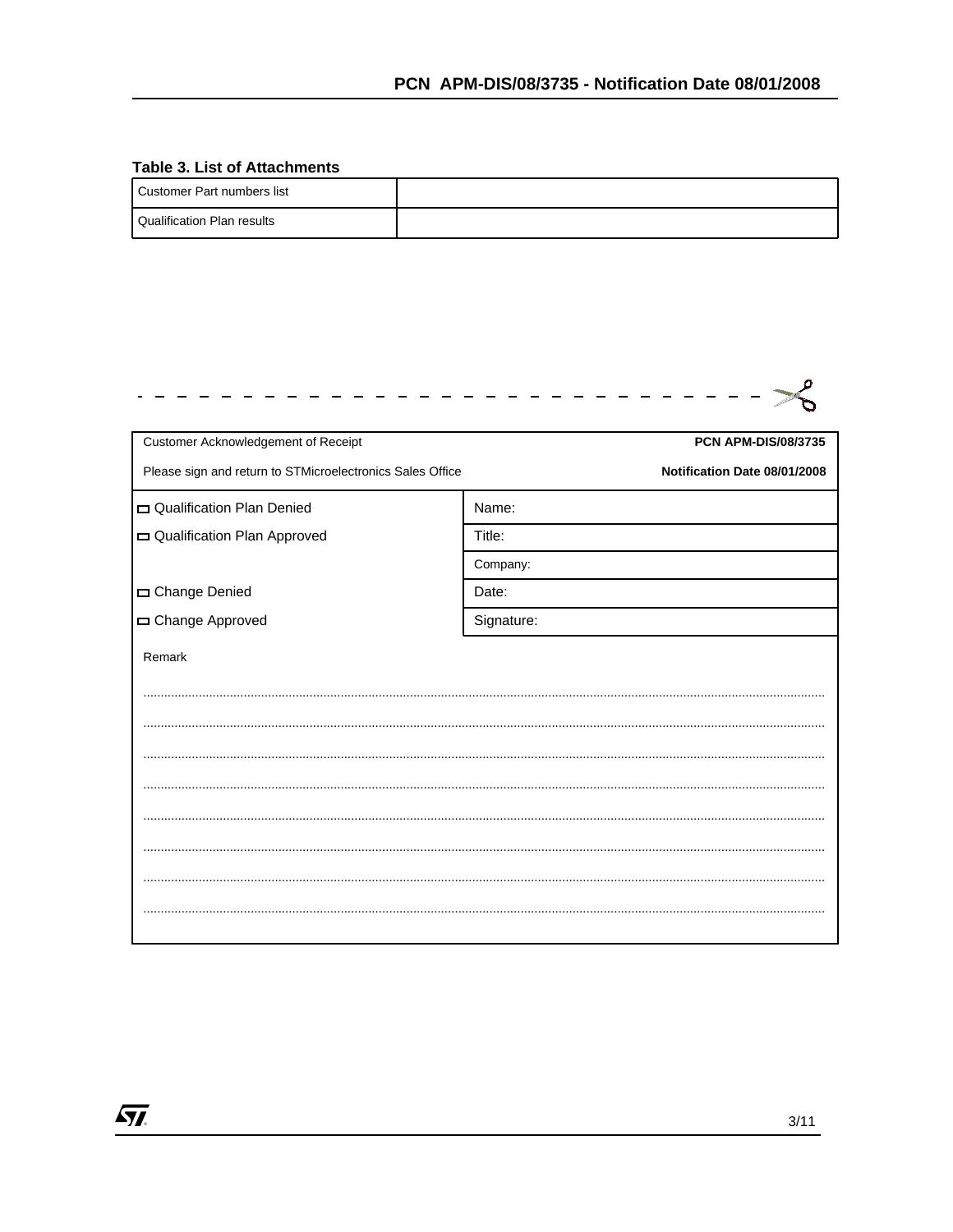| <b>Name</b>    | <b>Function</b>                   |  |
|----------------|-----------------------------------|--|
| Paris, Eric    | <b>Division Marketing Manager</b> |  |
| Duclos, Franck | <b>Division Product Manager</b>   |  |
| Besson, Andre  | Division Q.A. Manager             |  |

## **DOCUMENT APPROVAL**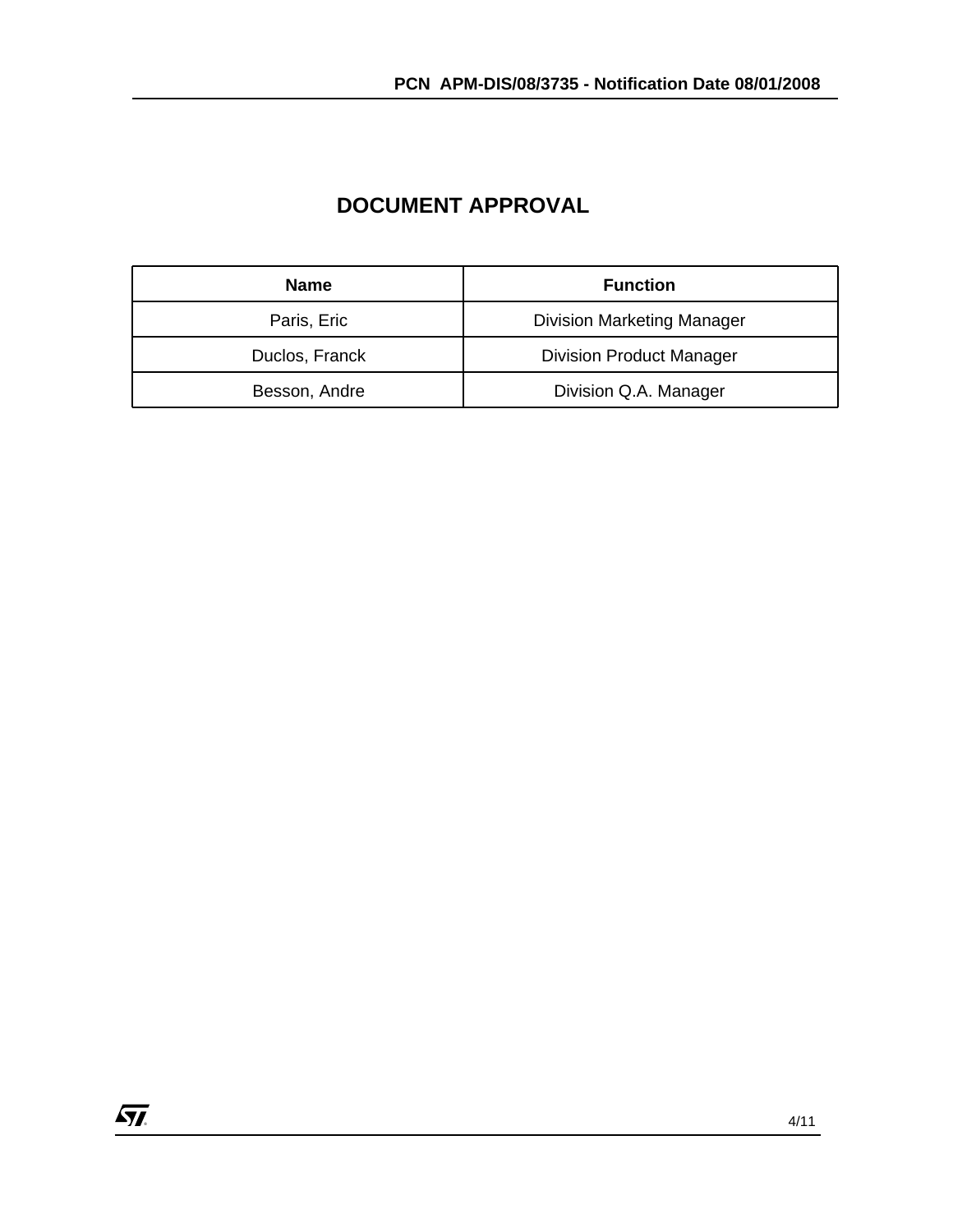

**PRODUCT/PROCESS** CHANGE NOTIFICATION

PCN APM-DIS/08/3735

# **APM - ASD & IPAD Division1**

# **Protection Devices and Power Rectifiers in SMA, SMB, SMC packages:**

# **Assy and Test Location Transfer within Morocco**



*(1) APM: Analog, Power & MEMS Group - ASD: Application Specific Device - IPAD: Integrated Passive and Active Devices*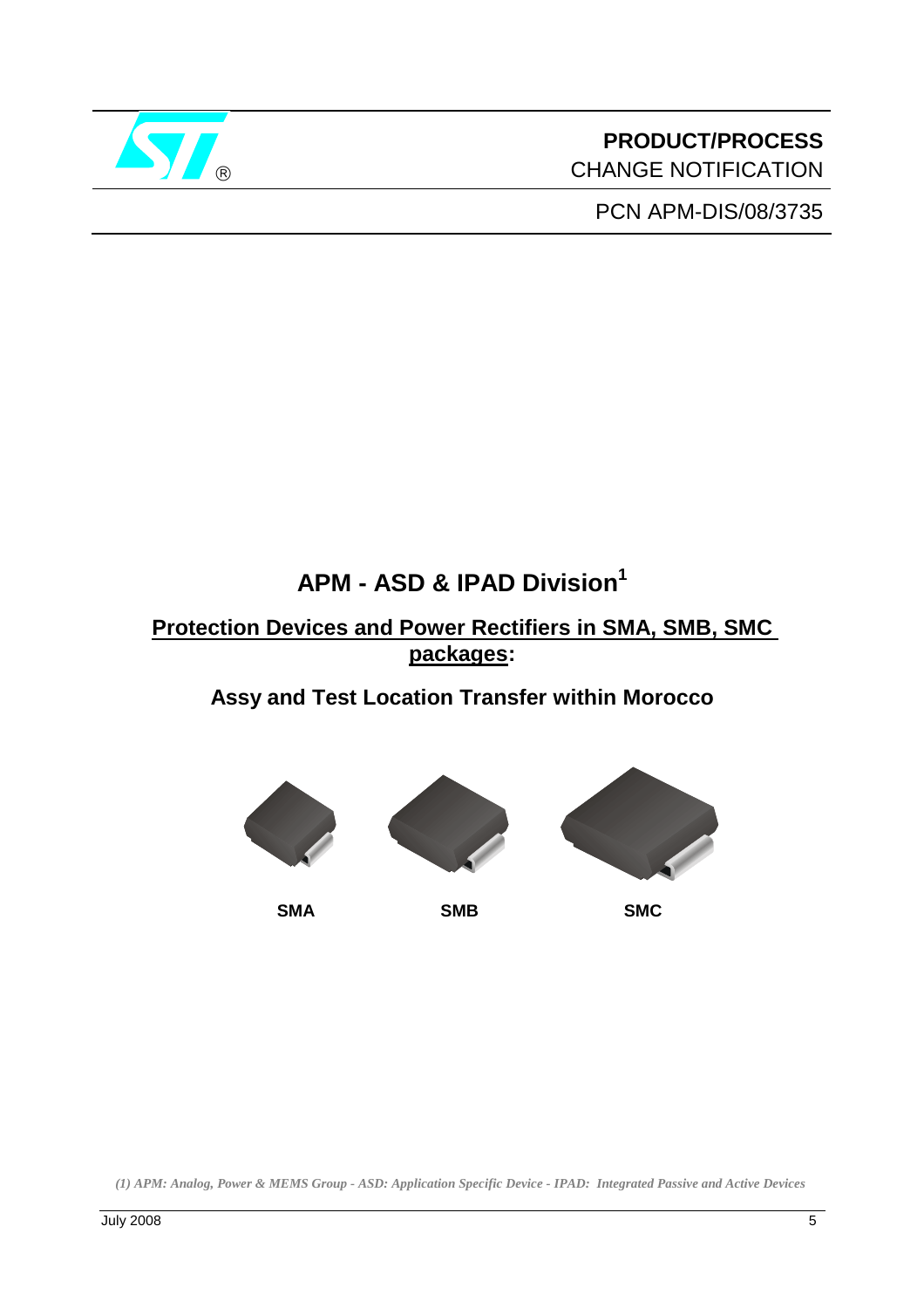#### **WHY THIS CHANGE?**

Progressing along the Restructuring Plan already communicated by ST's Letter CRP/07/2927 dated September 25, 2007 and Advanced Product Change Notification APCN APM/07/3145, please be informed that the manufacturing lines for products housed in **SMA, SMB** and **SMC** packages, currently located in Ain Sebaa, are being **moved** to Bouskoura site, also situated in the neighbourhood of Casablanca, Morocco.

This move aims at optimizing ST's assets utilization and enhancing the use of the leading-edge *Bouskoura 2000* testing and packaging facility in Morocco.

| <b>Sourcing</b>                     | <b>Current</b>                | Final                         |
|-------------------------------------|-------------------------------|-------------------------------|
| <b>Assembly &amp; test location</b> | <b>MOROCCO</b><br>(Ain Sebaa) | <b>MOROCCO</b><br>(Bouskoura) |

#### **There is no change in equipment, materials in use and personnel**.

The involved product series are listed in the table below:

| <b>Product Sub-Family</b> | <b>Product PN or Series</b>                                                                                                                      | <b>Package</b> |
|---------------------------|--------------------------------------------------------------------------------------------------------------------------------------------------|----------------|
|                           | SMA6Jxxx<br><b>SMAJXXX</b><br>SMP30xxx<br>SMP50xxx<br><b>SMTYxxx</b>                                                                             | <b>SMA</b>     |
| <b>Protection Devices</b> | <b>LNBTVSxxx</b><br>SM6HTxxx<br>SM6Txxx<br><b>SMBJxxx</b><br>SMLVT3V3<br>SMP100xxx<br>SMP80xxx<br><b>SMTPAxxx</b><br>SMP01-xxx<br><b>SMP75-8</b> | <b>SMB</b>     |
|                           | <b>LNBTVSxxx</b><br>SM15Txxx<br>SM6HTxxx<br><b>SMCJxxx</b>                                                                                       | <b>SMC</b>     |
|                           | <b>STPSxxxA</b><br><b>STTHxxxA</b>                                                                                                               | <b>SMA</b>     |
| <b>Power Rectifiers</b>   | SMBYxxx-400<br><b>STPSxxxU</b><br>STTHxxxU                                                                                                       | <b>SMB</b>     |
|                           | SMBYxxx-400<br><b>STPSxxxS</b><br><b>STTHxxxS</b>                                                                                                | <b>SMC</b>     |

Specific Devices in SMA, SMB, SMC packages not expressly included in the above table are included in this change.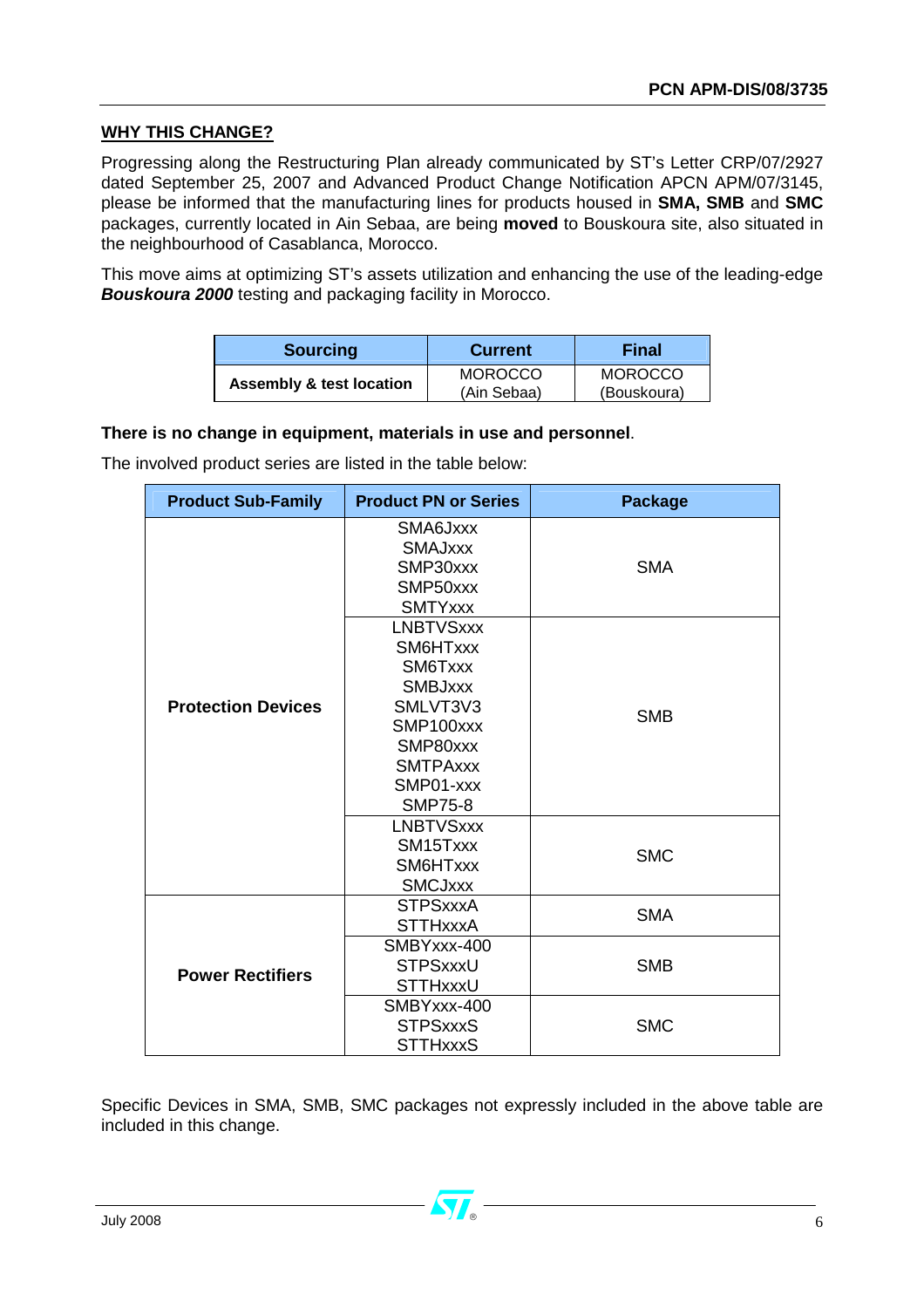#### **WHAT IS THE CHANGE?**

The location transfer is being achieved **by migrating current equipment, materials and personnel** to the location above mentioned.

This move does **not impact** the **electrical**, **dimensional** and **thermal** parameters of the products, maintaining unchanged current information published in the relevant datasheets.

There is as well **no change** in the **packing modes** and the standard **delivery quantities** either. All verifications are included in the qualification program.

The products will be delivered in **compliance with the RoHS** (Restriction of the use of certain Hazardous Substances).

The table provided in appendix 1 gives the detailed **qualification plan** that is implemented to qualify the new production.

#### **HOW AND WHEN?**

#### Qualification program and results availability:

The **qualification program** mainly consists of **comparative electrical characterizations** and **reliability tests** (see appendix 1).

The **reliability test report** of the qualification program is available on request **now.** Final qualification report will be available on request from wk 32-2008.

#### Samples availability:

For the concerned Product Families, **samples of selected devices**, including the **test vehicles**, are available on request from **now.** 

#### Change implementation schedule:

The **production start** and **first shipments** will be implemented according to our work in progress and materials availability as indicated in the schedule below.

| Package    | <b>Production Start</b> | <b>1st Shipments</b> |
|------------|-------------------------|----------------------|
| <b>SMA</b> | From Week 30-2008       |                      |
| <b>SMB</b> | From Week 30-2008       | From Week 44-2008    |
| <b>SMC</b> | From Week 30-2008       |                      |

Lack of acknowledgement of the PCN within **30 days** will constitute acceptance of the change. After acknowledgement, lack of additional response within the **90 days** period following notification will constitute acceptance of the change (Jedec Standard No. 46-C). In any case, **first shipments** may start earlier with customer's **written agreement**.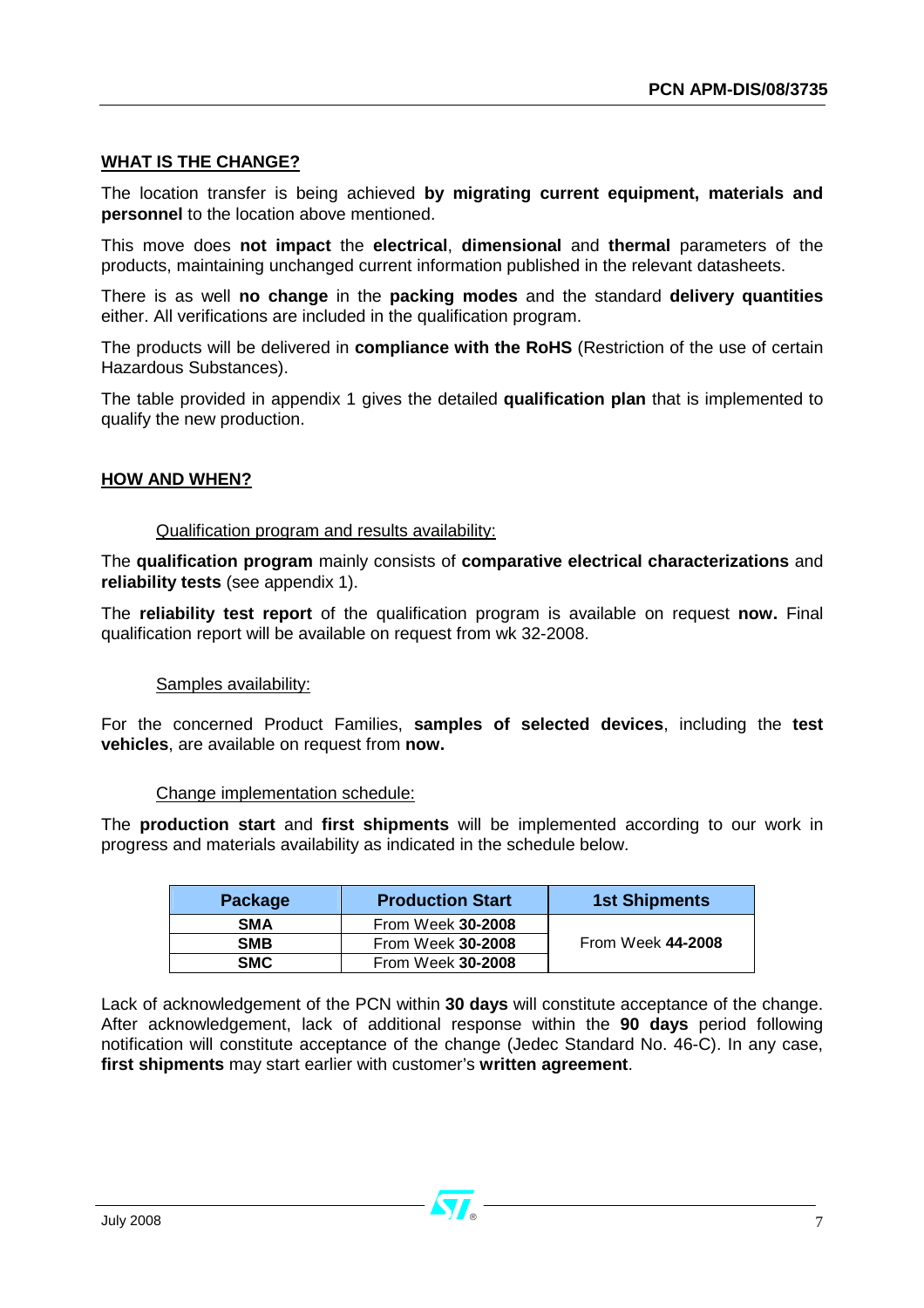### Marking and traceability:

Unless otherwise stated by customer specific requirement, parts assembled in the new plant will have a **differentiated marking** as indicated below:

| <b>Assembly</b><br><b>Assy</b><br>plant<br><b>location</b> |  | Date Code (3 digits)                       |  |  |
|------------------------------------------------------------|--|--------------------------------------------|--|--|
| Morocco (new)                                              |  | YWW<br>$Y = 1$ digit indicating the year   |  |  |
| Morocco (current)                                          |  | $WW = 2$ digits indicating the week number |  |  |

The **traceability** of the parts assembled in the new plant will be ensured by an **internal codification** and by the **Q.A. number**.

Appendix 1: Reliability tests for qualification program.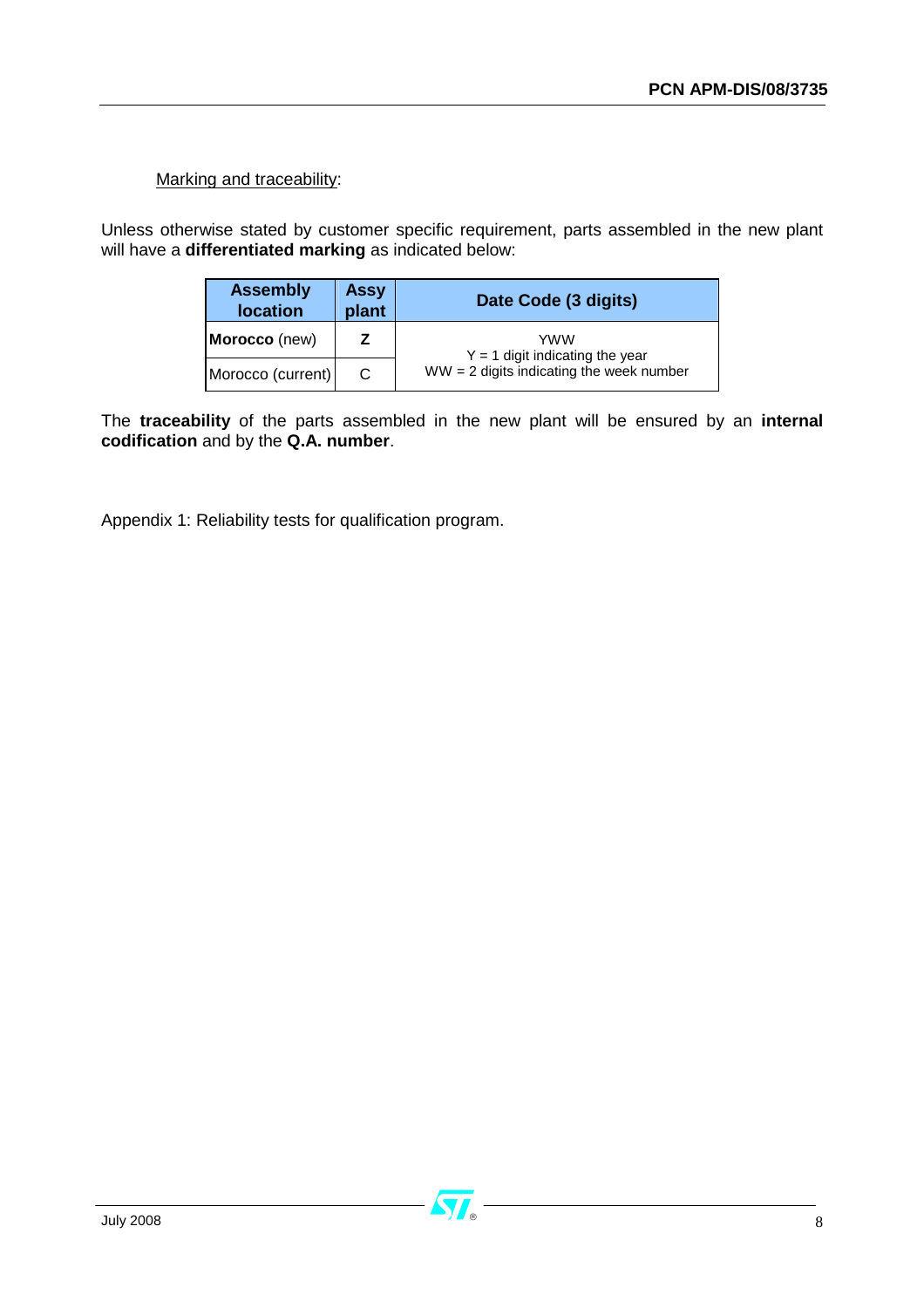### **Protection Devices and Power Rectifiers in SMA, SMB, SMC package: Assy and Test Location Transfer within Morocco**

### **Reliability tests of QUALIFICATION PROGRAM**

| <b>Test vehicles</b> | <b>Desription</b> | <b>Package</b> |
|----------------------|-------------------|----------------|
| ASTPS1H100A\$%1      | Rectifier         | <b>SMA</b>     |
| ASTTH102A/1<br>(BOS) | Rectifier         | <b>SMA</b>     |
| SMP30-240            | Protection        | <b>SMA</b>     |
| SMAJ33CA             | Protection        | <b>SMA</b>     |
| ASTPS340U%1          | Rectifier         | <b>SMB</b>     |
| SM6T36A              | Protection        | <b>SMB</b>     |
| SM6HT24A             | Protection        | <b>SMB</b>     |
| SM6T220CA            | Protection        | <b>SMB</b>     |
| SMP100LC-35A         | Protection        | <b>SMB</b>     |
| SMP100LC-35A         | Protection        | <b>SMB</b>     |
| ASTPS3L60S%11        | Rectifier         | <b>SMC</b>     |
| <b>SM15T36A</b>      | Protection        | <b>SMC</b>     |
| <b>SM15T220CA</b>    | Protection        | <b>SMC</b>     |
| <b>LNBTVS6-221S</b>  | Protection        | <b>SMC</b>     |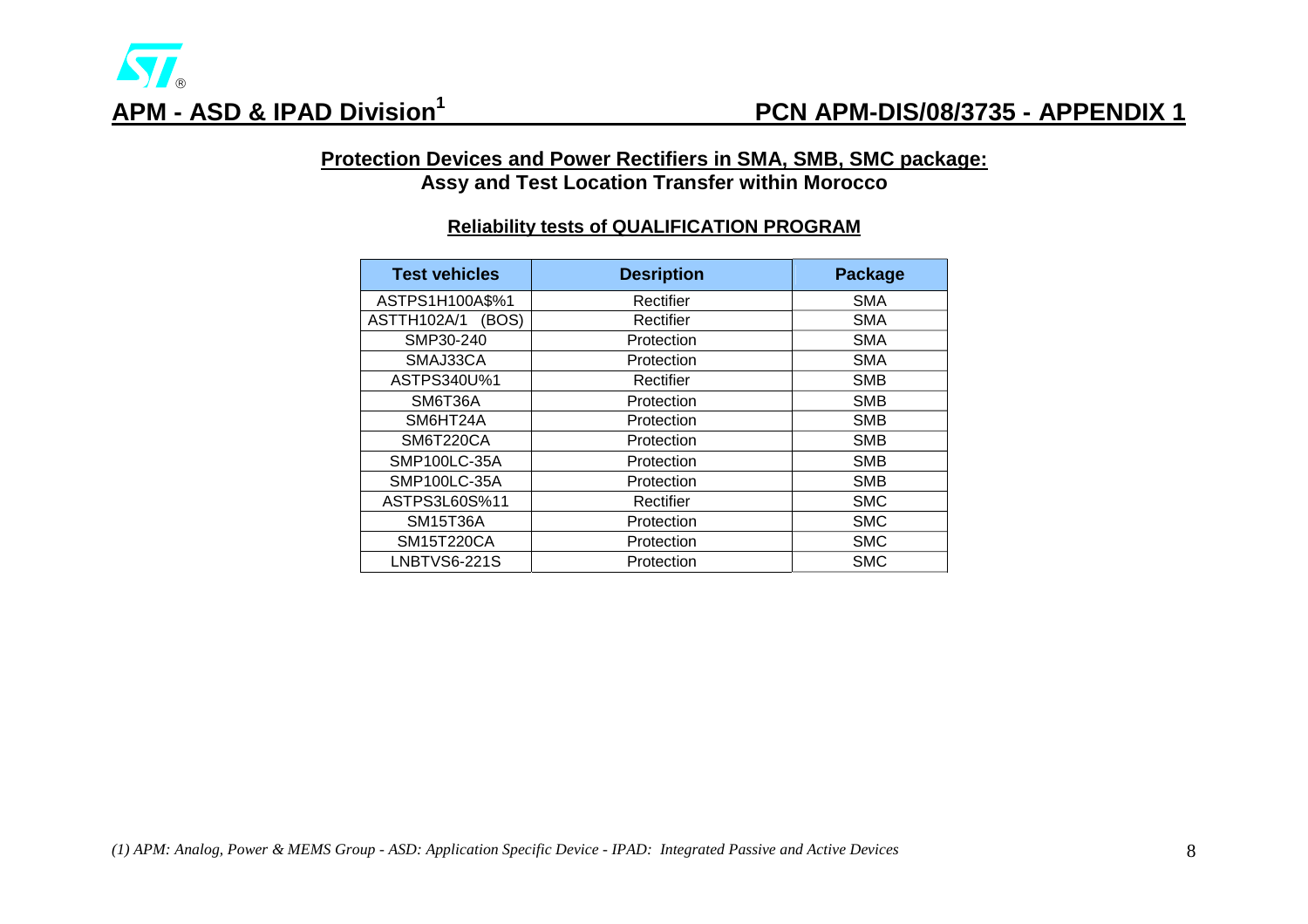| <b>QUALIFICATION TESTS</b>                             |                                                                                                                                        |                                         |                                                   |                    |                                        |  |  |
|--------------------------------------------------------|----------------------------------------------------------------------------------------------------------------------------------------|-----------------------------------------|---------------------------------------------------|--------------------|----------------------------------------|--|--|
| <b>TEST</b>                                            | <b>CONDITIONS</b>                                                                                                                      | <b>DURATION</b>                         | <b>NBR OF</b><br><b>LOTS</b><br>$^{\prime\prime}$ | <b>SAMPLE SIZE</b> | <b>ACCEPTANCE</b><br><b>CRITERIA</b>   |  |  |
| Parametric verification                                | Data sheet specification                                                                                                               | Not applicable                          | 3                                                 | 30 pcs / lot       | Datasheet                              |  |  |
| <b>Pressure Cooker Test</b><br>JESD22-A102             | 121°C 2 atm. 100%RH                                                                                                                    | 96 Hrs                                  | 3                                                 | 77 pcs / lot       | 0 failure                              |  |  |
| <b>Temperature Cycling</b><br><b>JESD22 A104</b>       | $-65^{\circ}$ C/+150 $^{\circ}$ C - Air/Air                                                                                            | 1000 cycles                             | 3                                                 | 77 pcs / lot       | 0 failure                              |  |  |
| <b>Temperature Humidity Bias</b><br><b>JESD22 A101</b> | $RH = 85%$<br>$Vac = VDRM$<br>Tamb = $85^{\circ}$ C                                                                                    | 1000 hours                              | 3                                                 | 77 pcs / lot       | 0 failure                              |  |  |
| <b>High Temperature Reverse Bias</b><br>JESD22-A108    | $T$ j = 125°C<br>$Vac = VDRM$                                                                                                          | 1000 hours                              | 4                                                 | 77 pcs / lot       | 0 failure                              |  |  |
| Construction analysis                                  | Random samples, 1 lot per package                                                                                                      | Not applicable                          | 3                                                 | 5 pcs              | Assembly rules                         |  |  |
| Physical dimension<br><b>JESD22 B100</b>               | As per package dimensions & tolerances                                                                                                 | Not applicable                          | 3                                                 | 30 pcs             | 0 failure                              |  |  |
| <b>Destructive Physical Analysis</b>                   | Performed on 2 random good samples after TC &<br>THB                                                                                   | Not applicable                          | 6                                                 | 2pcs / test        | Assembly rules                         |  |  |
| Repetitive surge                                       | Wave form 10/1000us                                                                                                                    | 1000 cycles                             | 4                                                 | 20pcs              | 0 failure                              |  |  |
| whiskers                                               | Storage: 30°C / 60RH<br>Storage: 55°C / 85RH<br>Thermal Cycling: -55°C / 85°C                                                          | 1500 hours<br>1500 hours<br>1500 cycles |                                                   | 36<br>56<br>36     | Compliance with<br>JESD <sub>201</sub> |  |  |
| I-Operating live test                                  | Delta $Ti = 100^{\circ}C$                                                                                                              | 15000                                   | 3                                                 | 77pcs              | 0 failure                              |  |  |
| Solderability SnPb & SnAgCu<br>JESD22-B102D            | Dry ageing 16hrs / 220 $\degree$ C & 245 $\degree$ C – 5 sec dip.<br>Steam aging 8hrs / $220^{\circ}$ C & $245^{\circ}$ C - 5 sec dip. | Not applicable                          | 3                                                 | 60 pcs / lot       | 0 failure                              |  |  |

(\*) Lots selected among test vehicles of the list above.